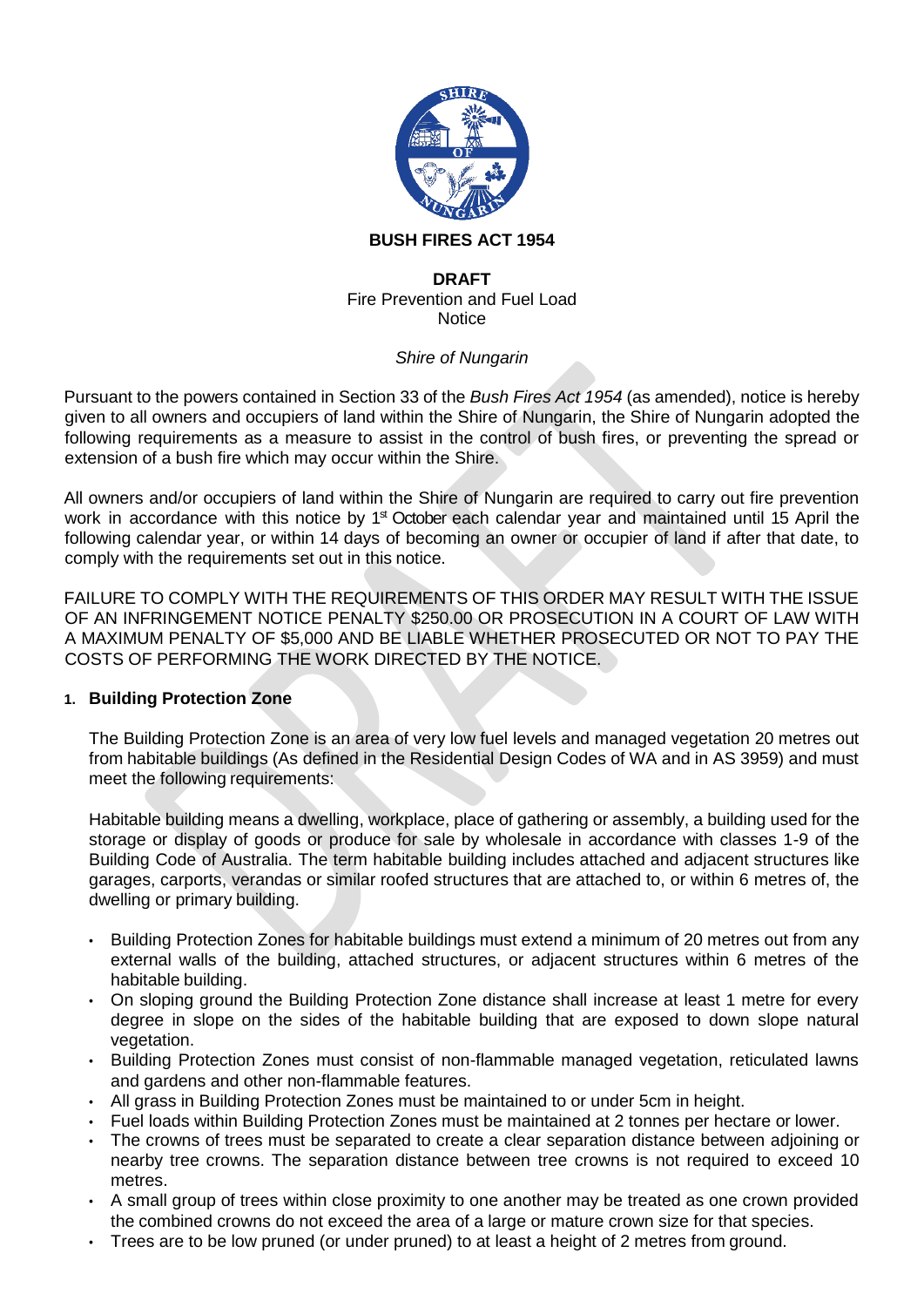- No tree, or shrub over 2 metres high are to be within 2 metres of a habitable building.
- Trees and shrubs over 2 metres high must not be planted in groups close to the habitable building and there must be a gap of at least 3 times the height (at maturity) of the shrub away from the habitable building.
- There must be no tree crowns or branches hanging over habitable buildings.
- Firewood and flammable materials must be stored 10m from habitable buildings
- Driveways and access ways are to be a minimum of (3) metres wide with a vertical clearance of (4) metres to allow for the safe passage of a fire appliance to all buildings and assets on the land
- Roof gutters should be free of leaves and other combustible material.

### **2. Land with area less than 10,000m²**

- Maintain all grass on the land to a height no greater than 10cm all windrows or dead flammable material must be removed.
- Maintain fuel loadings in natural bush areas at less than 8 tonnes per hectare across the land
- Land with a habitable building on it must maintain a Building Protection Zone.

## **3. Agricultural Land or Land with an area greater than 10,001m²**

- Clear a firebreak consisting of mineral earth, to a width of no less than 3 metres, as close as practical inside the external boundaries of the property.
- Firebreaks must be maintained to provide a vertical clearance of a minimum 3.5 metres as to allow adequate access for fire appliances.
- An approved firefighting appliance is required to be present in any paddock where crop harvesting, straw raking or hay baling is being carried out. The firefighting appliance must be in a state of readiness and have a minimum capacity of 400 litres of water.
- Harvesting is permitted on Sundays and all public holidays, with the exception of Christmas Day, Boxing Day and New Year's Day.

### **4. Fuel Depot and Storage Areas, Haystacks, Chaff Dumps, Stockpiled Flammable Materials and Stationary Machinery.**

- Remove all flammable matter within (10) metres of Fuel Depot and Storage Areas of where fuel drums whether containing fuel or not, fuel ramps or fuel dumps are located, Haystacks, Chaff Dumps, Stockpiled Flammable Materials, Stationary Machinery are stored.
- Install bare earth firebreaks three (3) metres wide immediately inside and along all boundaries of land in a continuous form with a vertical clearance of (4) metres where overhanging branches are trimmed back immediately adjacent to Fuel Depot and Storage Areas, Haystacks, Chaff Dumps, Stockpiled Flammable Materials and Stationary Machinery.

### **5. Bushfire or Emergency Management Plans (Compliance is required throughout the year, every year)**

Means a bushfire management plan, emergency management plan or an approved Bushfire attack level (BAL) assessment that has been developed and approved to reduce and mitigate fire hazards as part of a subdivision approval or a building permit

- All properties with a Bush Fire, Fire or Emergency Management Plan shall comply with the plan in its entirety.
- Any requirements identified in a Bush Fire, Fire or Emergency Management Plan are in addition to the requirements of this notice.

### **6. Application to vary the Firebreak Requirements with Alternative Arrangements**

If it is considered impracticable for any reason whatsoever to implement any of the requirements of this Notice, you may apply in writing to the Shire of Nungarin by no later than the 7th September each year for permission to implement alternative measures. If permission is not granted in writing you must comply with the requirements of this notice.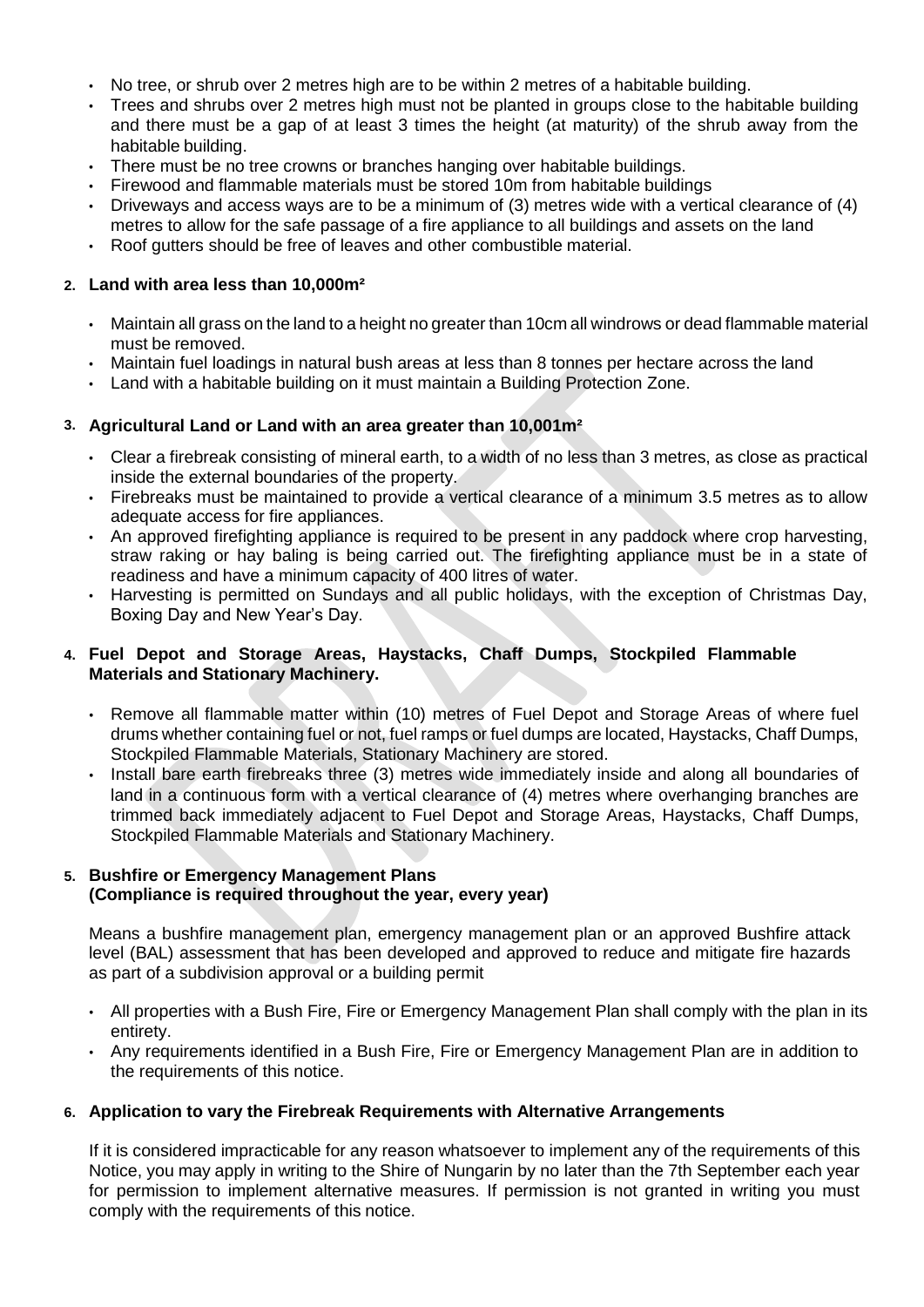# **7. Restricted and Prohibited Burning times**

- $\bm{\cdot}$  The "Restricted Burning Time" means the 1st October through until 31st October and the 15<sup>th</sup> February through until 15<sup>th</sup> April each calendar year (inclusive, and as varied pursuant to Sections 17 and 18 of the *Bush Fires Act 1954*).
- $\bm{\cdot}$  The "Prohibited Burning Time" means the 1<sup>st</sup> November each calendar year through until 14<sup>th</sup> February the following calendar year (inclusive, and as varied pursuant to Sections 17 and 18 of the *Bush Fires Act 1954*).

# **8. Permits to burn**

Means a "Permit to Burn the Bush" as issued by an Authorised Officer under section 18 of the *Bush Fires Act 1954*.

- Applications for Permits are available from the Shire of Nungarin at no cost.
- You must comply with all conditions imposed by the Shire or an Authorised Officer in respect of any Permit issued by the Shire.
- Permits will not be valid on days of "Very High", "Severe", "Extreme" or "Catastrophic" fire danger.
- Permits may also be revoked if in the opinion of an authorised officer the conditions are not deemed suitable for prescribed burns.

Take Notice that pursuant to *Section 18 (11) of the Bush Fires Act 1954* - Where a person starts a fire on land, if the fire escapes from the land or if the fire is in the opinion of a bush fire control officer or an officer of a bush fire brigade out of control on the land, the person shall be liable to pay to the local government on the request of and for recoup to its bush fire brigade, any expenses up to a maximum amount of \$10 000 incurred by it in preventing the extension of or extinguishing the fire, and such expenses may be recovered in any court of competent jurisdiction.

A person who commits a breach of this section other than subsection (11) is guilty of an offence.

Penalty: For a first offence \$4 500.

For a second or subsequent offence \$10 000.

### **9. Harvest, Movement of Vehicles and Hot Works Bans**

All persons within the Shire are required to comply with these bans under the provisions of the Bush Fires Act.

- A Harvest Ban requires the cessation of all harvesting operations within the Shire of Nungarin.
- A Vehicle Movement ban does not permit the movement of vehicles on properties within the Shire of Nungarin except for the essential watering of stock in a diesel-powered vehicle.
- A Hot Works ban is defined as a ban on the outdoor use of all welding, grinding and abrasive tools on properties within the Shire of Nungarin. Further information is available by contacting Shire of Nungarin (08) 9046 5006.

A person/s who lights a fire contrary to the provisions of this section or who fails to carry out any direction given to him is guilty of an offence that carries a maximum penalty of \$10,000.

A Harvest Vehicle Movement and Hot works Ban will be advertised on the Shire of Nungarin Website or Emergency Information Line on (08) 9621 1120. Where possible on ABC Radio 531AM, Radio West 864 AM and. Ban updates can be obtained or via a free SMS service which is available upon request from the Shire of Nungarin (08) 9046 5006

### **10. Additional Works**

In addition to the requirements noted above, regardless of land size and location, the Shire of Nungarin or its duly authorised officer may require you to undertake additional works on your property to improve access and or undertake further hazard removal and/or reduction works, where in the opinion of that authorised officer, it is to be necessary to prevent the outbreak and/or the spread of a bush fire.